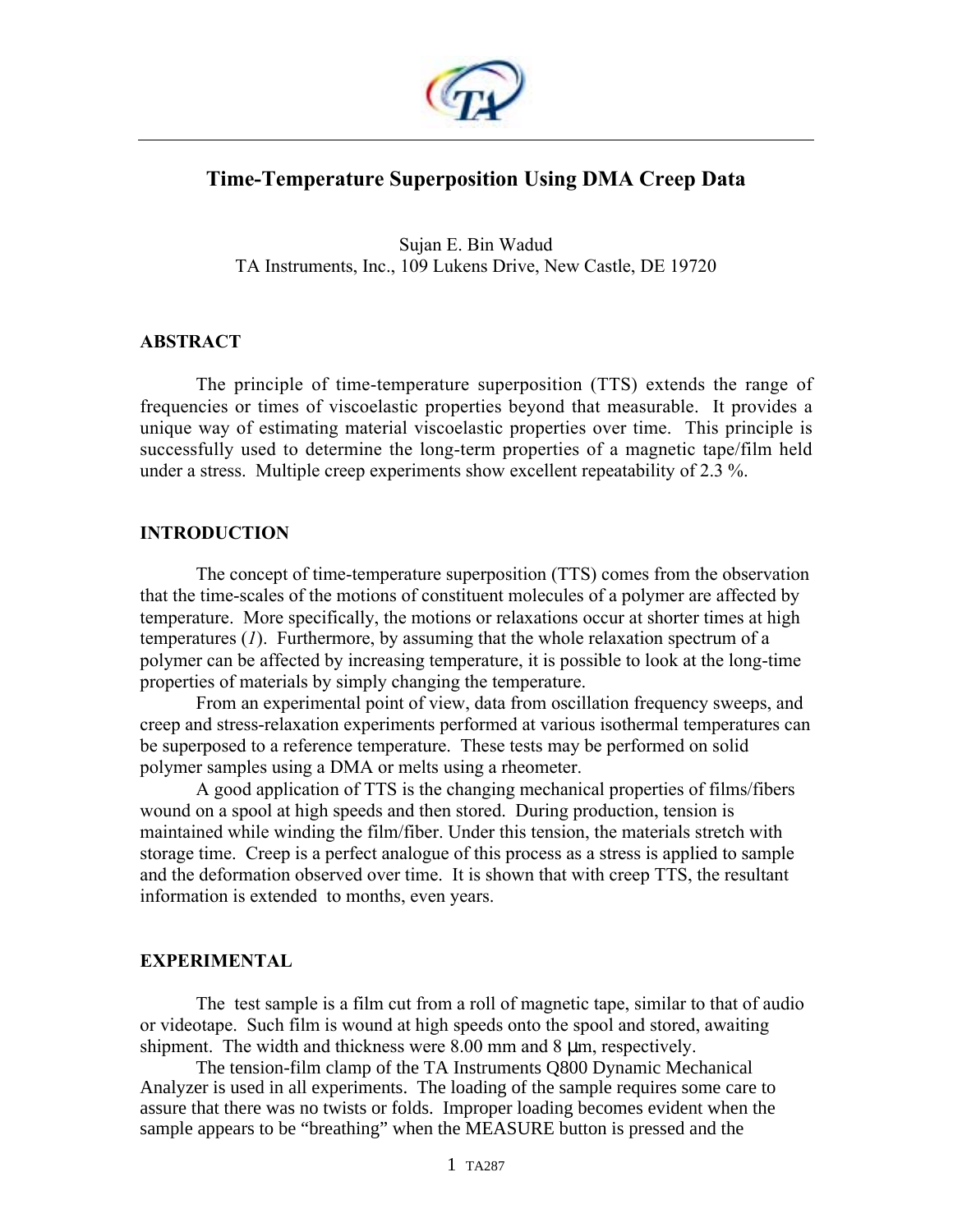oscillations begin. When the sample is correctly loaded, the tensile oscillations do "pulse" when viewed from the side. The MEASURE step also determines the exact length of the sample. The temperature range was 30 to 165 °C, in 5 °C steps. The 10 MPa creep stress is applied for 10 min at each temperature. All these parameters are entered using the Creep TTS template available in the TA Instruments Thermal Advantage<sup> $TM$ </sup> software.

## **RESULTS AND DISCUSSION**

All the log-log creep curves are overlaid in Figure 1 with compliance on the Yaxis and time on the X-axis. The increase in compliance with increasing temperature is clearly seen. This is expected since at higher temperatures, the relaxation occurs in a shorter time, enabling the sample to deform under the stress producing higher compliance.



Figure 1- Creep Curves for TTS in the Thermal Advantage TTS Software

If the selected reference temperature is taken at 30  $\degree$ C and the shifting performed automatically by the software, then the mastercurve shown in Figure 2 is obtained. The data spans a time range of approximately 0.1s to  $10^{12}$  s (ca. 300 centuries).

Such an experiment shows that the sample is stretched with time. It is possible to characterize several such samples with known behavior and generate a data library. The mastercurve of a new product may then be compared with those in the library to estimate behavior over time.

To test the repeatability of creep measurements, replicate experiments are performed at 30 °C as shown in Figure 4. A comparison of compliance values at 8 min, produces a mean value of 364  $\mu$ m<sup>2</sup>/N with a relative standard deviation of  $\pm$  2.3 %. Since TTS is performed on log scales, the repeatability on this presentation is even better as shown in Figure 4.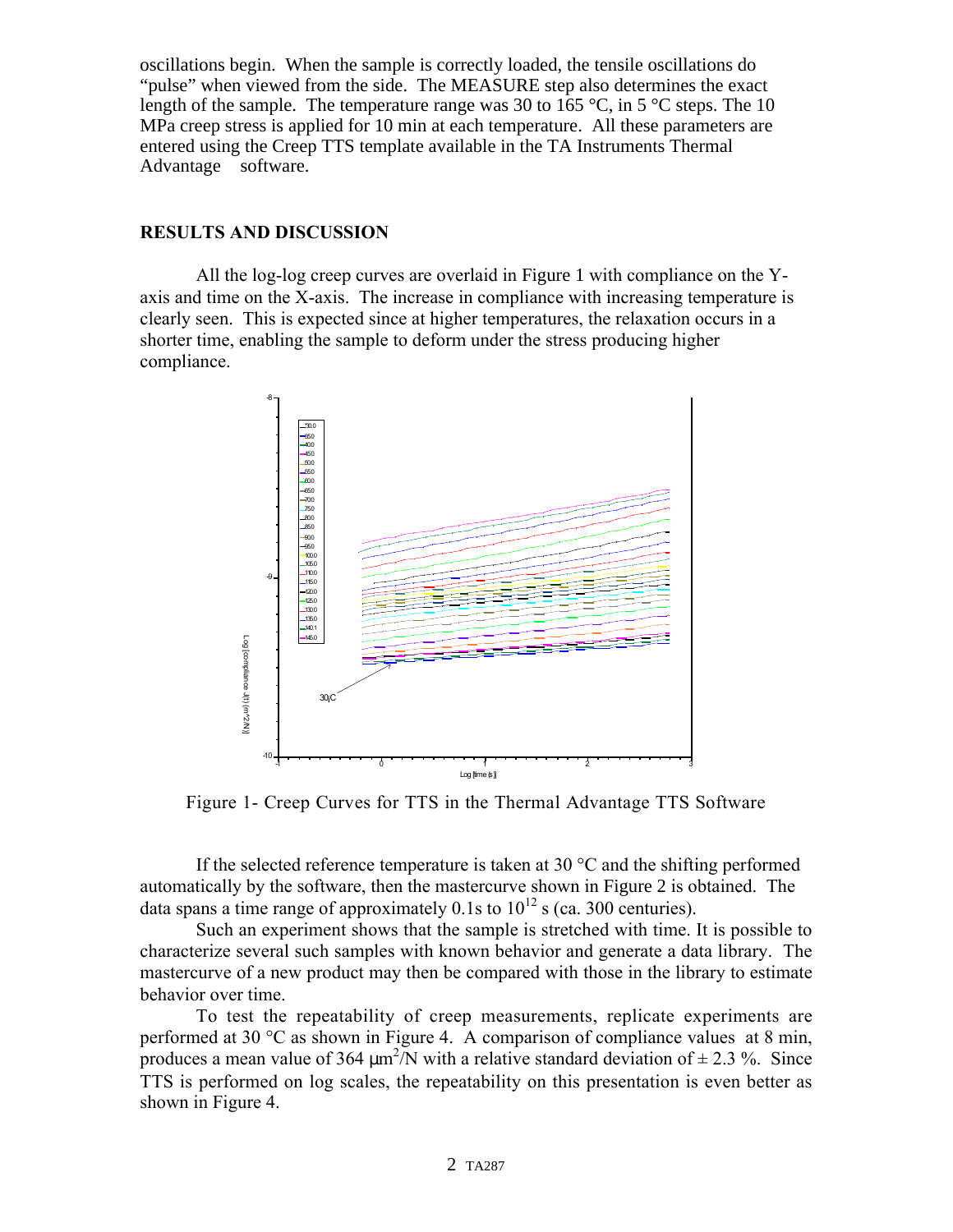

Figure 2 - TTS Mastercurve at 30  $^{\circ}$ C.

## **SUMMARY**

TTS is a very useful tool to look at long-term mechanical properties of materials. It is shown that there is stretching of wound magnetic tapes with time due to the stress during winding. The DMA is a superior analytical tool, with excellent repeatability, to predict the long-term mechanical properties of materials when used in conjunction with TTS principles. The TA Instruments Advantage software allows easy shifting of raw data to generate a mastercurve (just 5 easy clicks of the mouse from starting a session to a complete mastercurve!).

# **REFERENCES**

1. John D. Ferry, *Viscoelastic Properties of Polymers*, 3rd Ed., John Wiley & Sons, **1980**, Chapter 11.

# **KEYWORDS**

creep/stress relaxation, dynamic mechanical analysis, films/fibers, relaxations